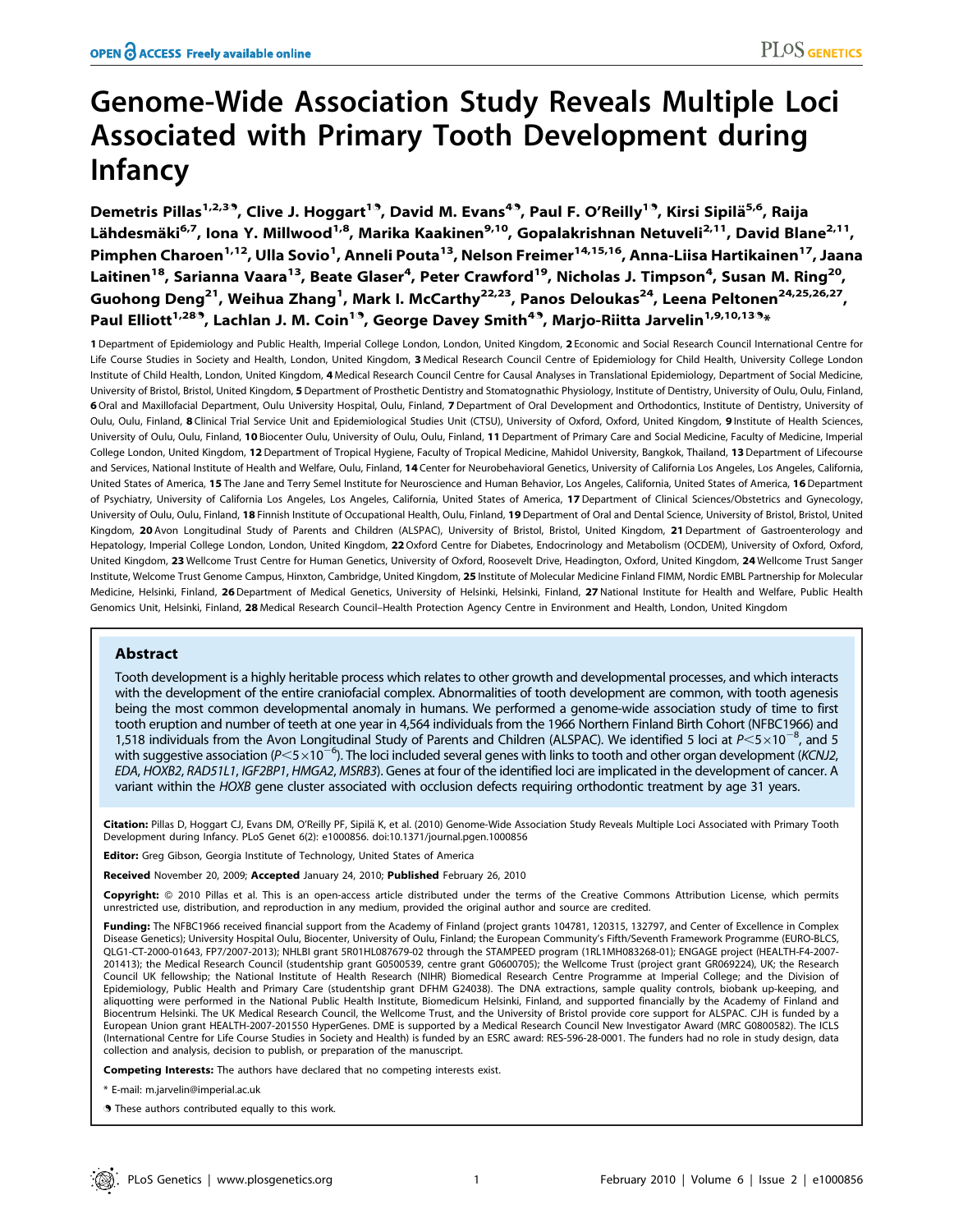## Author Summary

Genome-wide association studies have been used to identify genetic variants conferring susceptibility to diseases, intermediate phenotypes, and physiological traits such as height, hair color, and age at menarche. Here we analyze the NFBC1966 and ALSPAC birth cohorts to investigate the genetic determinants of a key developmental process: primary tooth development. The prospective nature of our studies allows us to exploit accurate measurements of age at first tooth eruption and number of teeth at one year, and also provides the opportunity to assess whether genetic variants affecting these traits are associated with dental problems later in the life course. Of the genes that we find to be associated with primary tooth development, several have established roles in tooth development and growth, and almost half have proposed links with the development of cancer. We find that one of the variants is also associated with occlusion defects requiring orthodontic treatment later in life. Our findings should provide a strong foundation for the study of the genetic architecture of tooth development, which as well as its relevance to medicine and dentistry, may have implications in evolutionary biology since teeth represent important markers of evolution.

## Introduction

Heritability of primary tooth emergence is estimated to be over 70% [1]. Abnormalities in tooth development are common with tooth agenesis alone affecting up to 10% of the population, ranking it as the most common developmental anomaly in humans [2]. Such abnormalities contribute to a variety of challenging and expensive orthodontic, prosthetic and surgical treatments and account for approximately 6% of all dental health care attendances [3]. Many genes implicated in primary dentition have regulatory functions important to several developmental processes in the embryo [4], and the developing tooth is a useful model for the study of organogenesis [5]. However, despite substantial research into tooth development in mice and human malformation syndromes [5], the genetic determinants of the normal variation in human tooth development have not been established.

To identify genetic loci regulating primary dentition we performed a general population based genome-wide association (GWA) study of tooth development in infancy among individuals from the 1966 Northern Finland Birth Cohort (NFBC1966) and the Avon Longitudinal Study of Parents and Children (ALSPAC). Specifically, we tested for associations with time to first tooth eruption and number of teeth by one year of age. These phenotypes are relevant to later tooth development because teeth largely acquire their final form at a very early age [6]. The availability of longitudinal birth cohort data allowed us to investigate life-course associations with dental occlusion defects.

## Results

We tested 300,766 SNPs common to both studies (each used the Illumina platform). The analyses were adjusted for sex, gestational age and population structure (Materials and Methods). Results for the two cohorts were combined using fixed effects inverse variance meta-analysis. Five genetic loci were identified at genome-wide significance ( $P \le 5 \times 10^{-8}$ ). Table 1 shows the top-ranking SNPs at each locus (see also Figure 1 and Figure 2, Figures S1, S2, S3). For all SNPs the allele associated with a delay in tooth eruption was associated with fewer teeth at the end of infancy. Table S1 shows details of the functions of genes linked to the identified loci.

The strongest association with both phenotypes was for SNP rs8079702, located 15 kb downstream of KCNJ2 (inward rectifier potassium channel 2)  $(P=3.77\times10^{-22}$  for time of first tooth,  $P = 1.24 \times 10^{-14}$  for number of teeth; Table 1). There are no SNPs in KCNJ2 in our data, but rs8079702 had highest correlation with SNP rs4328485 which was the closest available SNP to KCNJ2  $(r^2 = 0.17; 1 \text{ kb away})$ . KCNJ2 has been implicated in Pierre Robin sequence [7] and Andersen-Tawil syndrome [8], which show abnormalities in tooth development (missing teeth, delays in eruption) and are characterized by craniofacial anomalies such as narrowing of the jaw and cleft palate [8]. The second strongest association was for SNP rs5936487, located within the EDA (ectodermal dysplasia protein) gene  $(P=6.18\times10^{-11}$  for time of first tooth,  $P = 3.36 \times 10^{-10}$  for number of teeth). EDA was fundamental in forming the first teeth in organisms [9], and mutations cause hypohidrotic ectodermal dysplasia (HED) and non-syndromic disorders of tooth agenesis [10].

The three remaining loci at genome-wide significance  $(P<5\times10^{-8})$  have SNPs located within the genes RAD51L1 (RAD51-like1), IGF2BP1 (insulin-like growth factor 2 mRNA binding protein 1) and MSRB3 (methionine sulfoxide reductase B3). RAD51L1 is involved in DNA repair and a variant in the gene has been found to confer susceptibility to breast cancer [11]. It is responsible for protein kinase activity, and the injection of activators of protein kinase C (PKC) in rats causes delays in tooth eruption [12]. IGF2BP1 regulates the growth factor IGF2, and knockouts of the gene in mice suggest a role in organ development [13], while its expression is associated with ovarian cancer [14]. A microarray study in the developing mouse molar tooth found MSRB3 to be in the top 100 most expressed genes of 34,000 examined [15].

Each of the associated SNPs explain a small fraction of the residual phenotypic variation in time to first tooth (0.2%–1.6%, NFBC1966; 0.4%–1.5%, ALSPAC) and number of teeth by one year (0.2%–1.2%, NFBC1966; 0.5%–1.6%, ALSPAC), after controlling for sex and gestational age. Selecting the SNP with the most extreme signal for either phenotype to represent each locus ("top SNPs"), and analysing them together, the additive effects of these five top SNPs explain 2.9% of the variance of both tooth eruption time and number of teeth in the NFBC1966, and 4.2% and 4.0% of the variance in tooth eruption and number of teeth in ALSPAC. Without a suitable external replication cohort these estimates were derived in the two discovery cohorts and therefore may overestimate the true values due to the ''winner's curse''. GWA studies have thus far explained only a small proportion of heritability [16], and our estimates are comparable with the variance explained in human height by a GWA study [17]. In order to identify variants with lower effect sizes or rarer variants larger sample sizes would be required.

We also summarized the predictive power of the five top SNPs by defining a 'delayed tooth eruption' measure as the number of alleles across the SNPs that delay tooth eruption. Figure 3 shows the number of delayed tooth eruption alleles against the mean of both time to first tooth eruption and number of teeth by one year in NFBC1966. Individuals with 8 or more delayed eruption alleles (10% of NFBC1966) have an average of 1.5 fewer teeth at 12 months, and later tooth eruption by 1.1 months, compared to individuals with 3 or fewer such alleles (11% of NFBC1966). Figure S4 shows the same plot for time to first tooth in ALSPAC.

In addition to the five loci attaining genome wide significance, there were 5 loci with SNPs that had P-values between  $5\times10^{-6}$  and  $5\times10^{-8}$  (Table 1). We investigated the biological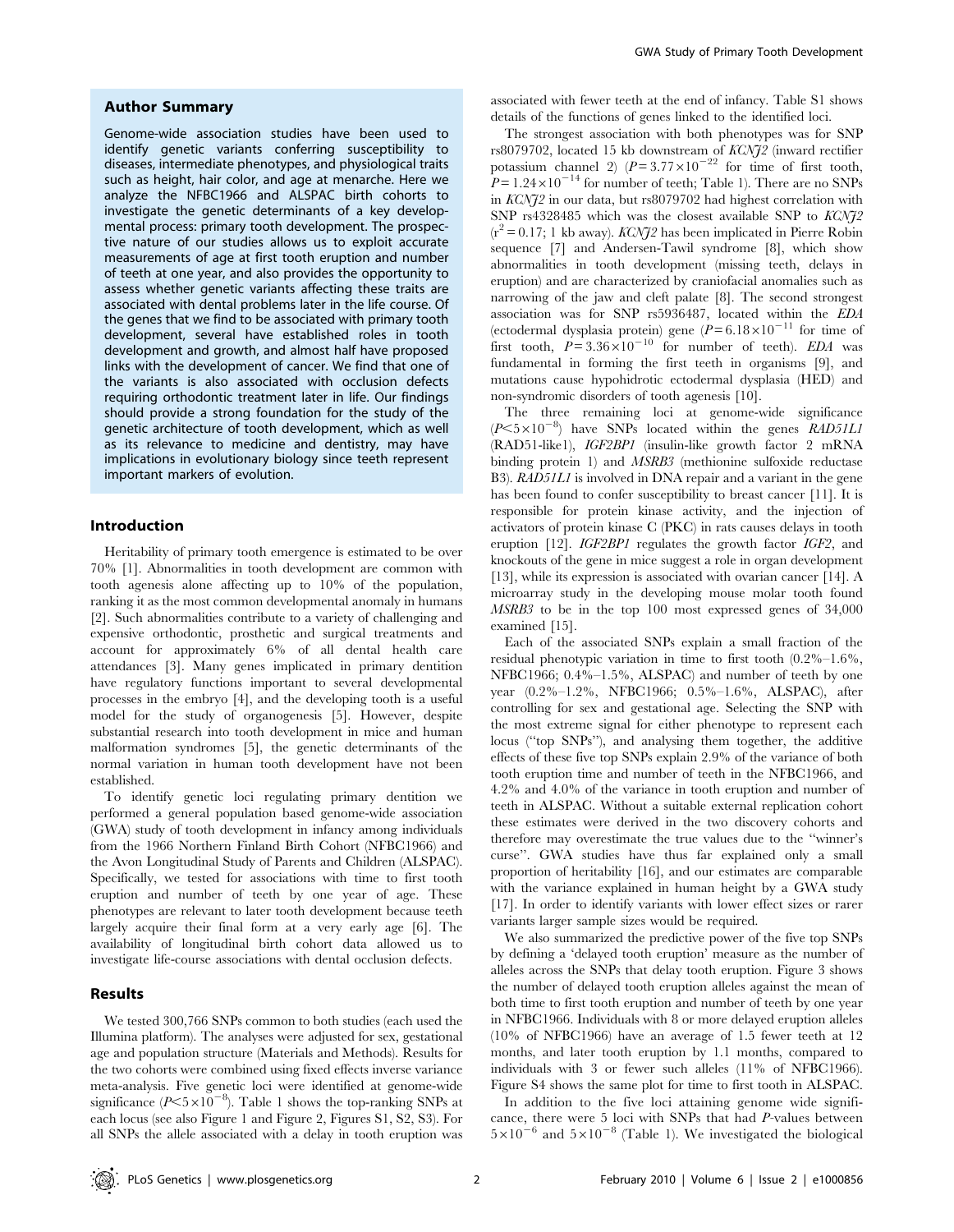Table 1. The top GWA signals at each locus from a meta-analysis of NFBC1966 and ALSPAC. Table 1. The top GWA signals at each locus from a meta-analysis of NFBC1966 and ALSPAC.

| gene/locus<br>In (closest) | SNP        | Chromosome<br>(Position)                                                                                                                                                                                                                                                                                              | Effect<br>Other<br>allele | Frequency of effect allele<br><b>SPAC</b><br>ミロロンローズ |       |                               | Time to first tooth eruption |                                  |                                                                                                                                                                        | Number of teeth        |                       |                          |                                        |
|----------------------------|------------|-----------------------------------------------------------------------------------------------------------------------------------------------------------------------------------------------------------------------------------------------------------------------------------------------------------------------|---------------------------|------------------------------------------------------|-------|-------------------------------|------------------------------|----------------------------------|------------------------------------------------------------------------------------------------------------------------------------------------------------------------|------------------------|-----------------------|--------------------------|----------------------------------------|
|                            |            |                                                                                                                                                                                                                                                                                                                       |                           |                                                      |       | <b>P</b> value<br><b>NFBC</b> | ALSPAC<br>Pvalue             | ALSPAC<br><b>NFBC</b><br>$%$ var | Overall P                                                                                                                                                              | Pvalue<br>NFBC         | ALSPAC<br>P value     | ALSPAC<br>NFBC/<br>% var | Overall P                              |
|                            |            | SNPs at genome-wide significance in meta-analysis (P<5x10 <sup>-8</sup> )                                                                                                                                                                                                                                             |                           |                                                      |       |                               |                              |                                  |                                                                                                                                                                        |                        |                       |                          |                                        |
| (KCNJ2)                    | rs8079702  | 17 (65,702,421)                                                                                                                                                                                                                                                                                                       | $\frac{1}{9}$             | 0.391                                                | 0.424 | $1.89 \times 10^{-17}$        | $1.62 \times 10^{-6}$        | 1.62/1.48                        | $3.77 \times 10^{-22}$                                                                                                                                                 | $7.78 \times 10^{-12}$ | $3.22 \times 10^{-4}$ | 1.15/1.05                | $1.24 \times 10^{-14}$                 |
| ЕDА                        | rs4844096  | X (68,722,043)                                                                                                                                                                                                                                                                                                        | SÁ                        | 0.423                                                | 0.466 | $6.21 \times 10^{-6}$         | $3.56 \times 10^{-4}$        | 0.42/0.77                        | $2.61 \times 10^{-8}$                                                                                                                                                  | $3.79 \times 10^{-9}$  | $2.65 \times 10^{-3}$ | 0.73/0.52                | $4.57 \times 10^{-11}$                 |
|                            | rs5936487  | X (68,809,641)                                                                                                                                                                                                                                                                                                        | $\frac{1}{2}$             | 0.390                                                | 0.462 | $6.65 \times 10^{-8}$         | $6.90 \times 10^{-5}$        | 0.50/0.99                        | $6.18 \times 10^{-11}$                                                                                                                                                 | $3.89 \times 10^{-8}$  | $2.10 \times 10^{-3}$ | 0.52/0.57                | 3.36×10 <sup>-10</sup>                 |
| MSRB3                      | rs10506525 | 12 (64,069,645)                                                                                                                                                                                                                                                                                                       | 5                         | 0.266                                                | 0.375 | $1.29 \times 10^{-6}$         | $5.80 \times 10^{-4}$        | 0.46/0.71                        | $6.17 \times 10^{-9}$                                                                                                                                                  | $2.56 \times 10^{-4}$  | $5.60 \times 10^{-4}$ | 0.18/0.74                | $8.67 \times 10^{-7}$                  |
| <b>IGF2BP1</b>             | rs9674544  | 17(44,439,710)                                                                                                                                                                                                                                                                                                        | $\frac{1}{2}$             | 0.462                                                | 0.484 | $2.97 \times 10^{-5}$         | $5.44 \times 10^{-3}$        | 0.25/0.40                        | $8.33 \times 10^{-7}$                                                                                                                                                  | $2.29\times10^{-4}$    | $9.86 \times 10^{-7}$ | 0.27/1.61                | $1.55 \times 10^{-8}$                  |
| RAD51L1                    | rs1956529  | 14 (67,858,677)                                                                                                                                                                                                                                                                                                       | <b>NC</b>                 | 0.383                                                | 0.364 | $1.07 \times 10^{-3}$         | $5.07 \times 10^{-4}$        | 0.16/0.73                        | $1.32 \times 10^{-5}$                                                                                                                                                  | $4.95 \times 10^{-6}$  | $1.23 \times 10^{-3}$ | 0.51/0.60                | $2.59 \times 10^{-8}$                  |
|                            |            | SNPs with suggestive evidence (5x10 <sup>-6</sup> >P>5x10 <sup>-8</sup> ) in meta-ana                                                                                                                                                                                                                                 |                           | lysis                                                |       |                               |                              |                                  |                                                                                                                                                                        |                        |                       |                          |                                        |
| 2q35                       | rs6435957  | 2 (217,586,454)                                                                                                                                                                                                                                                                                                       | <b>7/C</b>                | 0.371                                                | 0.309 | 0.021                         | 0.250                        | 0.21/0.00                        | $9.99\times10^{-3}$                                                                                                                                                    | $6.85 \times 10^{-6}$  | 0.017                 | 0.37/1.10                | $3.64 \times 10^{-7}$                  |
| 6q21                       | rs9386463  | 6 (106,200,750)                                                                                                                                                                                                                                                                                                       | $\frac{1}{2}$             | 0.446                                                | 0.483 | $4.55 \times 10^{-6}$         | 0.047                        | 0.38/0.14                        | $5.99 \times 10^{-7}$                                                                                                                                                  | $8.29 \times 10^{-3}$  | 0.586                 | 0.08/0.00                | 0.011                                  |
| (HOXB1, HOXB2) rs6504340   |            | 17 (43,972,018)                                                                                                                                                                                                                                                                                                       | S                         | 0.224                                                | 0.209 | $3.00 \times 10^{-3}$         | 0.136                        | 0.12/0.01                        | $9.40 \times 10^{-4}$                                                                                                                                                  | $2.86 \times 10^{-5}$  | $6.00\times10^{-3}$   | 0.44/0.34                | $6.06 \times 10^{-7}$                  |
| 6q22                       | rs2817937  | 6 (121, 140, 156)                                                                                                                                                                                                                                                                                                     | 5                         | 0.124                                                | 0.097 | 0.110                         | 0.400                        | 0.10/0.00                        | 0.070                                                                                                                                                                  | $6.23 \times 10^{-6}$  | 0.152                 | 0.25/0.01                | $3.00 \times 10^{-6}$                  |
| (HMGA2)                    | rs12424086 | 12 (64,650,776)                                                                                                                                                                                                                                                                                                       | 5                         | 0.228                                                | 0.304 | $7.78 \times 10^{-5}$         | 0.027                        | 0.29/0.22                        | $7.57 \times 10^{-6}$                                                                                                                                                  | $9.77 \times 10^{-5}$  | 0.011                 | 0.22/0.41                | $3.64 \times 10^{-6}$                  |
|                            |            | genomic control. The combined P value is calculated using a fixed effects inverse variance meta-analysis. When no gene is within 50 kb of the SNP the chromosome band is given. Positions of SNPs are reported in NCBI build 3<br>SNPs at genome wide significance $P < 5 \times 10^{-8}$ and SNPS with suggestive ev |                           |                                                      |       |                               |                              |                                  | idence at 5 × 10 $^{-6}$ > P $>$ 11 $^{-6}$ . The P value of each cohort is corrected for sex, gestational age and population structure using principal components and | وساء والمستحدة         |                       |                          | and situated the same cases of and in- |

nts and<br>uild 36<br><sup>o</sup>values coordinates. The alleles all refer to the forward strand. The effect allele is defined as the allele associated with later tooth eruption and a smaller of teeth. % var is the percentage of variance explained by each SNP. P  $>$ P $>$ 5 $\times$ 10<sup>-8</sup>. The P value of each cohort is corrected for sex, gestational age and population structure using principal components and explained by each SNP. P variance |coordinates. The alleles all refer to the forward strand. The effect allele is defined as the allele associated with later tooth eruption and a smaller number of teeth. % var is the percentage of \<br>|ataining overall GWA s attaining overall GWA significance are in bold. doi:10.1371/journal.pgen.1000856.t001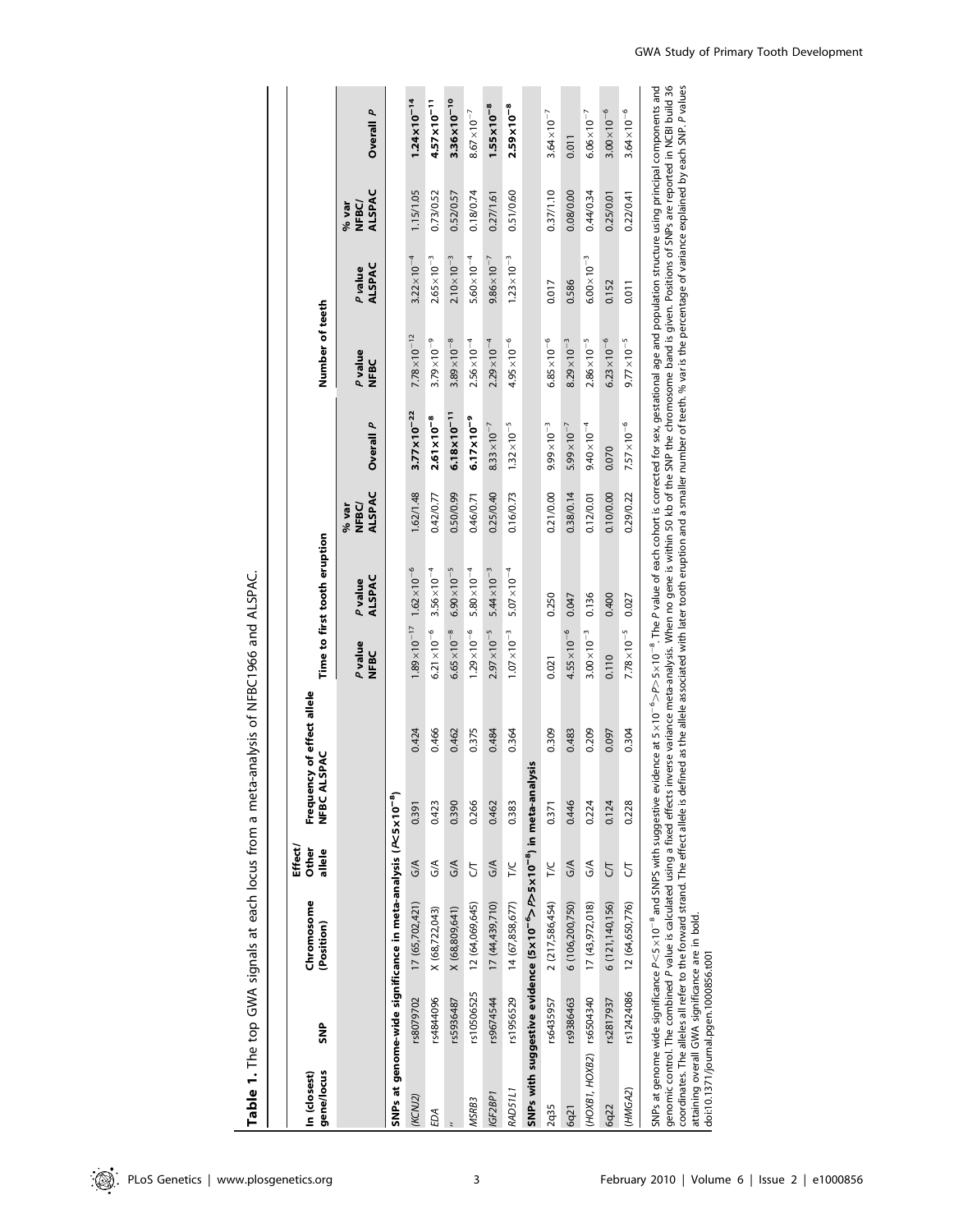

Figure 1. Linkage disequilibrium and association at loci reaching genome-wide significance for primary tooth development in meta-analysis of NFBC1966 and ALSPAC. (A) KCNJ2 gene region for time to first tooth eruption. (B) EDA gene region for time to first tooth. (C) MSRB3 gene region for time to first tooth. (D) IGF2BP1 gene region for number of teeth at 12 months (SNP with high P at 44000 kb is that near HOXB2, rs6504340). Note: This is a gene-rich region, so most genes are omitted to simplify the plot. (E) RAD51L1 gene region for number of teeth at 12 months. -log<sub>10</sub> p-value is plotted against genomic position (NCBI build 36). Most significant SNP in each region is plotted in blue, r<sup>2</sup> with top SNP is colour coded red (0.8 - 1.0), orange (0.5 - 0.8), yellow (0.2 - 0.5), and white <0.2. Gene annotations are based on Genome Browser (RefSeq Genes) and arrows represent direction of transcription. Recombination rate is estimated by LDhat using HapMap CEU sample. All  $r^2$  values are calculated in NFBC1966.

doi:10.1371/journal.pgen.1000856.g001

functions of nearby genes to see if any of these loci were related to tooth development. These signals included SNP rs6504340, which is located between the developmental regulatory genes HOXB1 (homeobox B1) and HOXB2 (homeobox B2). Although previous studies have indicated that tooth development is independent of a Hox patterning program [18], Homeobox genes have recently been shown to be expressed in the dental mesenchyme in the pharyngeal teeth of bony fishes [9]. SNP rs6504340 lies 500 kb upstream of rs9674544 in IGF2BP1, but the two SNPs show almost no linkage disequilibrium with each other  $(r^2 = 0.002$  in NFBC1966 and  $r^2 = 0.006$  in ALSPAC). Furthermore, a test for association of rs6504340 conditional on rs9674544 was significant  $(P=6.3\times10^{-5}$  in NFBC1966 and  $P = 0.01$  in ALSPAC; Materials and Methods), indicating that these represent two independent signals (Figure 1). We also identified three SNPs at 2q35, the most significant of which had  $r^2 = 0.48$  with a variant associated with breast cancer [11,19], and SNP rs12424086 located close to the HMGA2 gene and



Figure 2. Meta-analysis for primary tooth development by genotype for the five SNPs attaining genome-wide significance. Estimates and 95% confidence intervals for regression coefficients are given for the effect of delayed teething allele in Gaussian regression on time to first tooth and an ordinal regression on number of teeth.

doi:10.1371/journal.pgen.1000856.g002



Figure 3. The combined impact of the delayed tooth eruption alleles in 5 identified loci at  $P < 5 \times 10^{-8}$  in the NFBC1966. Subjects are classified by the number of delayed tooth eruption alleles. SNPs are chosen so that they had the strongest signal for number of teeth at each locus. Mean time of first tooth eruption is plotted in red and number of teeth by the age of one year in black. The bars represent the number of individuals for each count of 'delayed tooth eruption' alleles. The line through points is a linear regression fit. doi:10.1371/journal.pgen.1000856.g003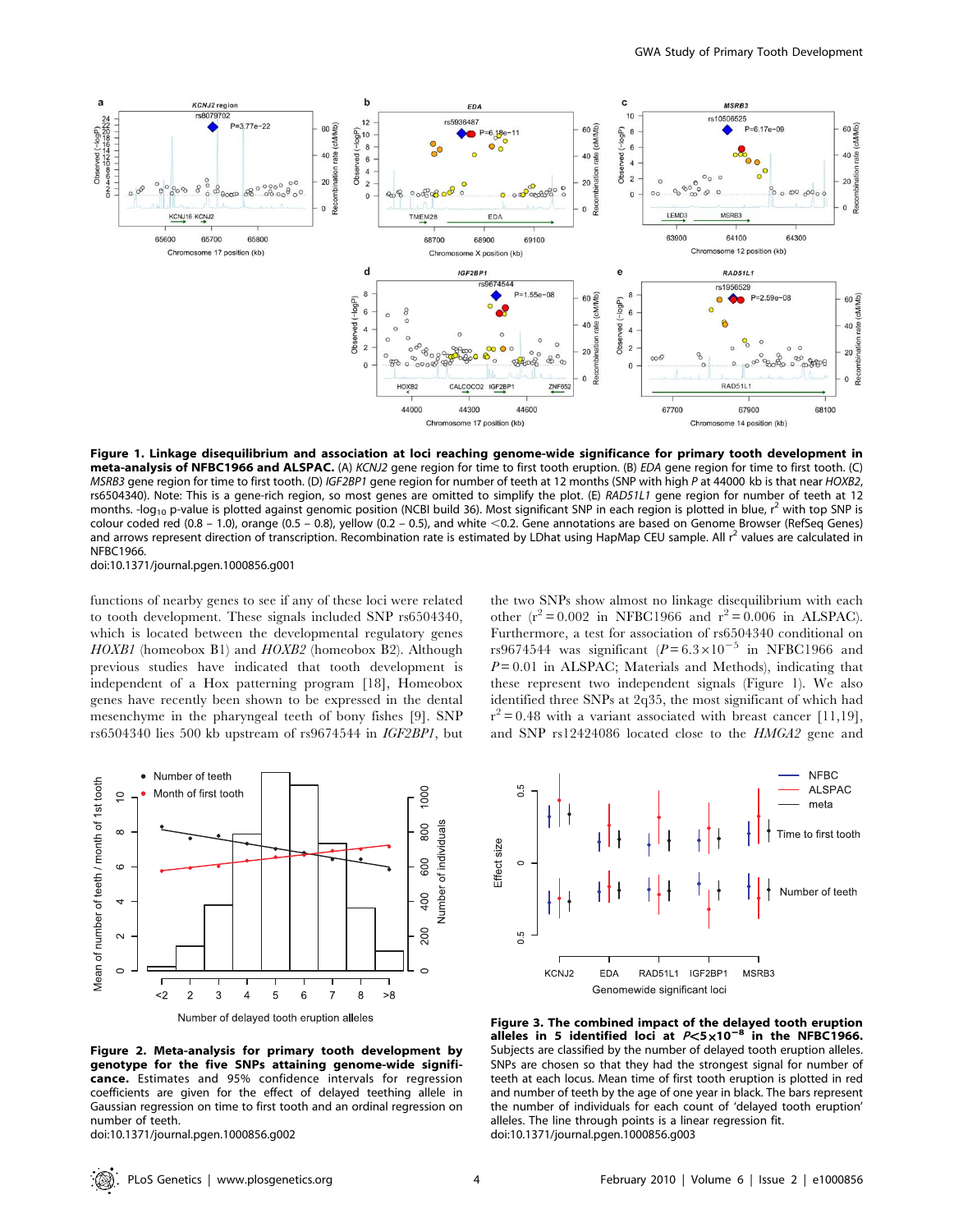6 kb away from rs1042725, the SNP identified by a GWA study for adult and childhood height [20].

Given the influence of tooth development on dental occlusion, we hypothesized that genetic determinants of early tooth eruption may associate with dental occlusion later in life. We tested for associations between the SNP with the most extreme signal for either phenotype at each of the 10 identified loci and defects in occlusion requiring orthodontic treatment by the age of 31 years in the NFBC1966 (data not available in ALSPAC). A total of 611 individuals (13.5%) reported a defect in occlusion that had required orthodontic treatment. Of the 10 SNPs tested, SNP rs6504340 (HOXB gene cluster) gave a significant association, where each G allele (associated with delayed tooth eruption and lower number of teeth in infancy, Table 1), increased the odds of having an occlusal defect requiring orthodontic treatment by 35%, after adjusting for sex (odds ratio (OR) = 1.35, 95% CI = 1.16–1.57;  $P = 1.13 \times 10^{-4}$ ; further adjustment for gestational age did not change the result). A smaller number of teeth at 1 year also predicted higher risk of orthodontic treatment ( $OR = 1.05$ , 95% CI = 1.01–1.09;  $P = 0.009$ ). However, when number of teeth or time to first tooth were included in the model with dental occlusion as outcome, the associations with the G allele remained ( $P = 0.001$ ,  $P = 1.71 \times 10^{-4}$ ), suggesting an independent association between rs6504340 and dental occlusion.

## Discussion

Teeth and several other organs have common growth and developmental pathways during early life [21]. The genes at the loci identified in our study have roles in organogenesis, growth and developmental processes, and cancer. Mutations in three of the genes lead to altered organogenesis and development; KCNJ2 (teeth, jaws, palates, ears, fingers, toes), EDA (teeth, hair, sweat glands, salivary glands) and IGF2BP1 (intestines) [8,13,22]. Of the loci at suggestive levels of significance, the HOXB gene cluster is an established regulator of development, and the HMGA2 gene has previously been associated with adult height [20]. Normal development and cancer both involve shifts between cell proliferation and differentiation [23] and genes regulating organspecific growth are known to be involved in oncogenesis [24]. A previous study identified a common genetic link between an abnormal tooth development and cancer [25]. From our identified loci, IGF2BP1 and RAD51L1 have been implicated in cancer [11,14] as have *HOXB2*, 2q35, and *HMGA2* [19,26,27].

We provide the first detailed insight into the genetic architecture of primary dentition and our findings could have implications for the study of other developmental and organogenic processes. Exploiting the availability of longitudinal cohort data [28] we found an association between a variant within the HOXB gene cluster and the requirement for orthodontic treatment due to defective occlusion by the age of 31 years. Further GWA studies of developmental processes during infancy may establish whether the genetic determinants of infant development can contribute to the study of chronic diseases, such as cancer, that occur later in life.

## Materials and Methods

## Study population and phenotype description

The data was derived from two genome-wide scans of the geographically defined prospective birth cohorts; the NFBC1966 and ALSPAC. The NFBC1966 followed pregnancies in the two northernmost provinces of Finland with expected delivery dates in 1966. ALSPAC recruited mothers during pregnancy with expected dates of delivery between April 1991 and December 1992 from Bristol and the surrounding area in the South West of England. A total of 4,564 samples were available from the NFBC1966 and 1,518 from ALSPAC. In both cohorts, two separate measures of primary tooth development were collected: i) date of first tooth eruption (in months), and ii) number of teeth (measured at 12 months in NFBC1966 and 15 months in ALSPAC). In the NFBC1966 date of first tooth eruption and number of teeth was gathered by public health professionals during children's monthly visits to child welfare centers (parents carried a booklet where they had recorded the developmental milestones reached). In ALSPAC, parents reported the date of first tooth eruption and number of teeth at 15 months on a questionnaire. In order to ascertain the accuracy of the parental responses, a subsample were examined and validated by a dentist. Information on date of first tooth eruption was available for 4,523 individuals in the NFBC1966 (99% of available GWA samples) and 1396 (92%) in ALSPAC and for number of teeth, 4,326 (95%) in the NFBC1966 and 1,426 (94%) in ALSPAC. All aspects of the study were reviewed and approved by the Ethics Committee of the University of Oulu and the ALSPAC Law and Ethics Committee and by the respective local research committees. Participants (in NFBC1966) and parents (in ALSPAC) gave written informed consent.

#### Genotyping

The Illumina HumanCNV370-Duo DNA Analysis BeadChip was used for genotyping the NFBC1966, and Illumina Human-Hap317K BeadChip for ALSPAC. The genotyping and quality control procedures have been described elsewhere [29,30]. SNPs were excluded from the analysis if the call rate in the final sample was  $\leq$ 95%, if there was a lack of Hardy-Weinberg Equilibrium (HWE)  $(P<10^{-4}$  in NFBC1966,  $P<5\times10^{-7}$  in ALSPAC), or if the MAF was  $\leq 1\%$ . After quality control, 329,091 SNPs in NFBC1966 and 310,611 in ALSPAC were available. We report here the results from the 300,766 genotyped SNPs common to both studies.

#### Statistical analyses

Age of first tooth eruption in the NFBC1966 was recorded in months, such that the first tooth could have erupted at any time between the end of previous month and the end of the recorded month. In ALSPAC it was recorded to the nearest month and 3 individuals were recorded as having no teeth after 15 months. To account for the censoring in the two cohorts the outcome was analyzed using parametric survival analysis in the R software package 2.7.1.The Gaussian distribution gave a good fit to the data in both cohorts and was used to model the underlying event time. Number of teeth in the NFBC1966 was recorded at 12 months. In ALSPAC, measurements were taken at around 15 months but there was variability in the exact time of measurement, therefore the ALSPAC analysis was adjusted for age of measurement. Teeth typically erupt in pairs from the upper and lower jaw (75% of children had an even number of teeth in the NFBC1966), making the Poisson distribution inappropriate for modeling the number of teeth. Therefore ordinal logistic regression was used as implemented by the polr function in the R package. Analyses of the X chromosome treated males as homozygous females. The allele frequencies of the identified SNPs on the X chromosome did not differ significantly between the sexes. GWA analyses were adjusted for sex, gestational age and population stratification using principal components (PC). Each analysis was corrected for population stratification separately by including those of the top 10 PCs that were associated with the phenotype at  $P<0.05$  [31]. For number of teeth, PCs 3, 6 and 9 were included in ALSPAC and none in the NFBC1966. For time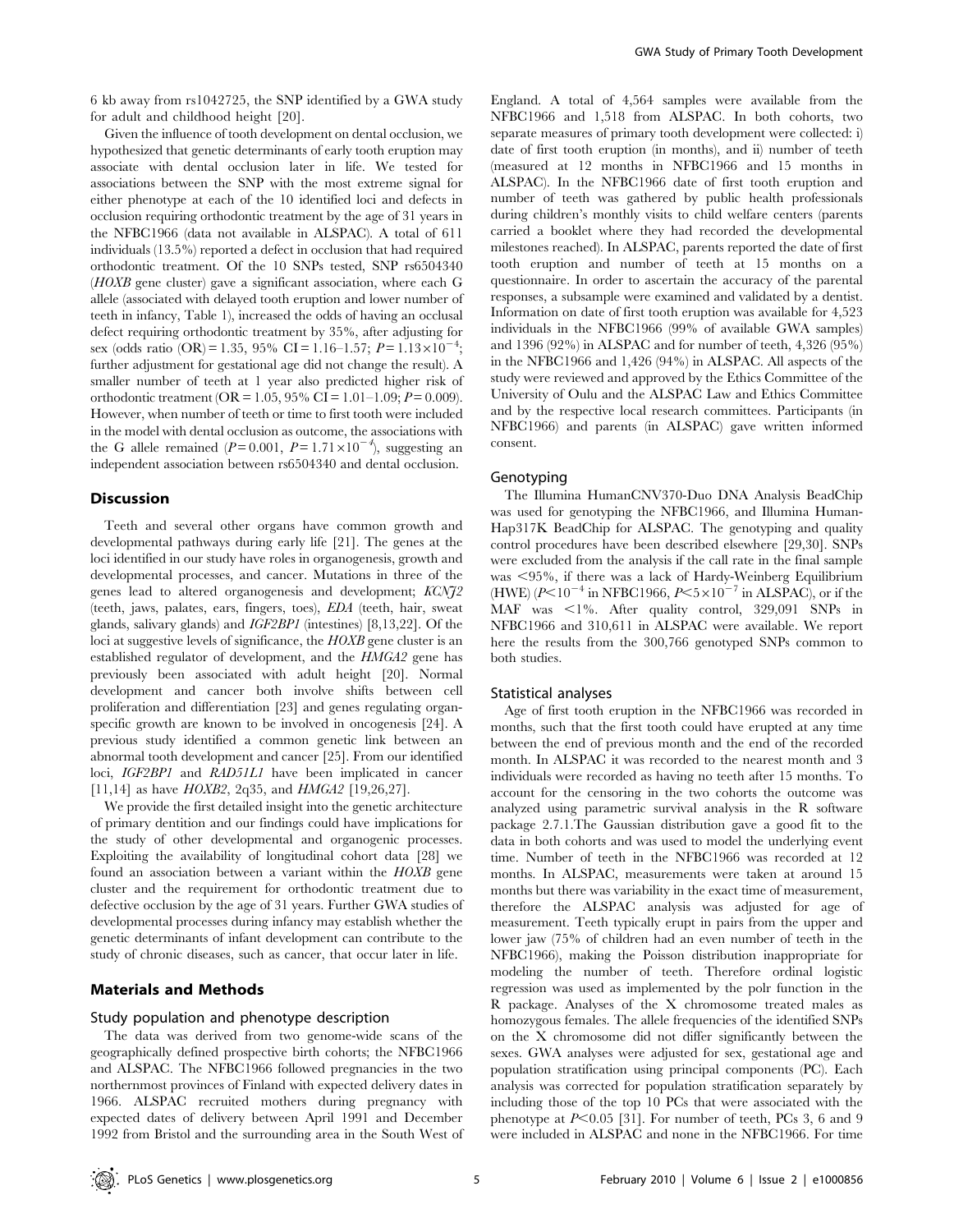to first tooth eruption no PCs were included in ALSPAC and PC 2 was included in the NFBC1966. After correction by PCs, the estimated variance inflation factors [32] for date of first tooth eruption were 1.039 and 1.047 in ALSPAC and NFBC1966 respectively, and 1.011 and 1.039 for number of teeth. Genomic control [32] was then used to correct the residual population stratification. The variance inflation factors from the metaanalyses were 1.012 for number of teeth and 1.015 date of first tooth eruption.

Results from the two studies were combined using fixed effects inverse variance meta-analysis [33]. Analyses were performed using the statistical package R and metaMapper (a meta-analysis software developed in-house). Conditional analyses were calculated using the likelihood ratio test comparing ordinal regression models, one including rs9674544 and the other including rs9674544 and rs6504340. Variance explained by each SNP was computed as 1 minus the ratio of variance of residuals of the model with age, gestational age and SNP to variance of residuals of the model with just age and gestational age. To correct for overfitting, each individual's phenotype was estimated from a model that did not include that individual. The total variance explained by the five loci reaching genome-wide significance was calculated similarly using the most associated SNPs for each phenotype at each locus. Additional tests for association with orthodontic treatment used the SNPs most associated with number of teeth at the 10 loci at  $P \le 5 \times 10^{-6}$ . Table 1 reports the top GWA signals at each of the ten loci (i.e. the SNP with the strongest association with either time to first tooth eruption or number of teeth at age 1 year).

## URLs

Jackson Laboratory website, http://www.jax.org; NCBI, http://www.ncbi.nlm.nih.gov; R project, www.r-project.org; Uniprot, http://www.uniprot.org.

## Supporting Information

Figure S1 Manhattan plots for the 300,766 SNPs from the genome-wide association meta-analysis for (A) time to first tooth eruption, and (B) number of teeth at 12 months. The (blue) line indicates the genome-wide significance threshold  $(P<5\times10^{-8})$ . Found at: doi:10.1371/journal.pgen.1000856.s001 (0.17 MB PDF)

## References

- 1. Hughes TE, Bockmann MR, Seow K, Gotjamanos T, Gully N, et al. (2007) Strong genetic control of emergence of human primary incisors. J Dent Res 86: 1160–1165.
- 2. Nanci A (2008) Ten Cate's oral histology. Development, structure, and function, 7th ed. St Louis: Mosby Elsevier, pg. 96.
- 3. Anderson R, Richmond S, Thomas DW (1999) Patient presentation at medical practices with dental problems: an analysis of the 1996 General Practice Morbidity Database for Wales. Br Dent J 186: 297–300.
- 4. Thesleff I (2000) Genetic basis of tooth development and dental defects. Acta Odontol Scand 58: 191–194.
- 5. Tucker A, Sharpe P (2004) The cutting-edge of mammalian development; how the embryo makes teeth. Nat Rev Genet 5: 499–508.
- 6. Koussoulakou DS, Margaritis LH, Koussoulakos SL (2009) A curriculum vitae of teeth: evolution, generation, regeneration. Int J Biol Sci 5: 226–243.
- 7. Benko S, Fantes JA, Amiel J, Kleinjan DJ, Thomas S, et al. (2009) Highly conserved non-coding elements on either side of SOX9 associated with Pierre Robin sequence. Nat Genet 41: 359–364.
- 8. Yoon G, Oberoi S, Tristani-Firouzi M, Etheridge SP, Quitania L, et al. (2006) Andersen-Tawil syndrome: prospective cohort analysis and expansion of the phenotype. Am J Med Genet A 140: 312–321.
- 9. Fraser GJ, Hulsey CD, Bloomquist RF, Uyesugi K, Manley NR, et al. (2009) An ancient gene network is co-opted for teeth on old and new jaws. PLoS Biol 7: e31. doi:10.1371/journal.pbio.1000031.
- 10. Mues GI, Griggs R, Hartung AJ, Whelan G, Best LG, et al. (2009) From ectodermal dysplasia to selective tooth agenesis. Am J Med Genet A 149A: 2037–2041.
- 11. Thomas G, Jacobs KB, Kraft P, Yeager M, Wacholder S, et al. (2009) A multistage genome-wide association study in breast cancer identifies two new risk alleles at 1p11.2 and 14q24.1 (RAD51L1). Nat Genet 41: 579–584.

Figure S2 Manhattan plots and linkage disequilibrium (LD) diagrams for five identified loci ( $P \le 5 \times 10^{-8}$ ). (A) Locus 17q24 (KCNJ2), (B) Locus Xq13 (EDA), (C) Locus 14q24 (RAD51L1), (D) Locus 17q21.4 (IGF2BP1), and (E) Locus 12q14 (MSRB3). The (blue) line indicates the genome-wide significance threshold  $(P<5\times10^{-8})$ .

Found at: doi:10.1371/journal.pgen.1000856.s002 (0.89 MB PDF)

**Figure S3** Quantile-quantile plots of observed  $-\log_{10} P$  values versus the expectation under the null for (A) time to first tooth eruption and (B) number of teeth at 12 months. The most associated 10,000 SNPs from the meta-analysis are shown. Found at: doi:10.1371/journal.pgen.1000856.s003 (0.07 MB PDF)

Figure S4 Additive effect of delayed tooth eruption alleles in identified loci in ALSPAC. Subject classified by the number of delayed tooth eruption alleles. SNPs chosen had the strongest signal for time to first tooth eruption at each locus. Mean time of first tooth eruption is plotted in black. The bars represent the number of individuals for each count of ''delayed tooth eruption'' alleles. Lines through points are linear regression fits.

Found at: doi:10.1371/journal.pgen.1000856.s004 (0.05 MB PDF)

Table S1 Summary of the candidate genes located within the top loci.

Found at: doi:10.1371/journal.pgen.1000856.s005 (0.08 MB PDF)

## Acknowledgments

We are grateful to all the families who took part in this study, the midwives for their help in recruiting them, Professors Paula Rantakallio and Jean Golding, founders of these cohort studies, and the whole NFBC 1966 and ALSPAC teams. We thank the Sample Logistics and Genotyping Facilities both at the Wellcome Trust Sanger Institute and the Broad Genotyping Center for generating the ALSPAC and NFBC1966 genome wide genetic data.

This publication is the work of the authors and they will serve as guarantors for the contents of this paper.

## Author Contributions

Conceived and designed the experiments: DP MRJ. Analyzed the data: DP CJH DME PC LJMC. Wrote the paper: DP CJH DME PFO KS RL IYM MK GN DB US AP NF ALH JL SV BG PC NJT SMR GD WZ MIM PD LP PE LJMC GDS MRJ.

- 12. Wise GE, Yao S, Liu D (2006) Injections of osteoprotegerin and PMA delay tooth eruption. Clin Anat 19: 19–24.
- 13. Hansen TV, Hammer NA, Nielsen J, Madsen M, Dalbaeck C, et al. (2004) Dwarfism and impaired gut development in insulin-like growth factor II mRNAbinding protein 1-deficient mice. Mol Cell Biol 24: 4448–4464.
- 14. Gu L, Shigemasa K, Ohama K (2004) Increased expression of IGF II mRNAbinding protein 1 mRNA is associated with an advanced clinical stage and poor prognosis in patients with ovarian cancer. Int J Oncol 24: 671–678.
- 15. Pemberton TJ, Li F-Y, Oka S, Mendoza-Fandino GA, Hsu Y-H, et al. (2007) Identification of novel genes expressed during mouse tooth development by microarray gene expression analysis. Dev Dyn 236: 2245–2257.
- 16. Manolio TA, Collins FS, Cox NJ, Goldstein DB, Hindorff LA, et al. (2009) Finding the missing heritability of complex diseases. Nature 461: 747–753.
- 17. Weedon MN, Lango H, Lindgren CM, Wallace C, Evans DM, et al. (2008) Genome-wide association analysis identifies 20 loci that influence adult height. Nat Genet 40: 575–583.
- 18. James CT, Ohazama A, Tucker AS, Sharpe PT (2002) Tooth development is independent of a Hox patterning programme. Dev Dyn 225: 332–335.
- 19. Stacey SN, Manolescu A, Sulem P, Rafnar T, Gudmundsson J, et al. (2007) Common variants on chromosomes 2q35 and 16q2 confer susceptibility to estrogen receptor-positive breast cancer. Nat Genet 39: 865–869.
- 20. Weedon MN, Lettre G, Freathy RM, Lindgren CM, Voight BF, et al. (2007) A common variant of HMGA2 is associated with adult and childhood height in the general population. Nat Genet 39: 1245–1250.
- 21. Thesleff I, Vaahtokari A, Partanen AM (1995) Common molecular mechanisms regulating the development of teeth and other organs. Int J Dev Biol 39: 35–50.